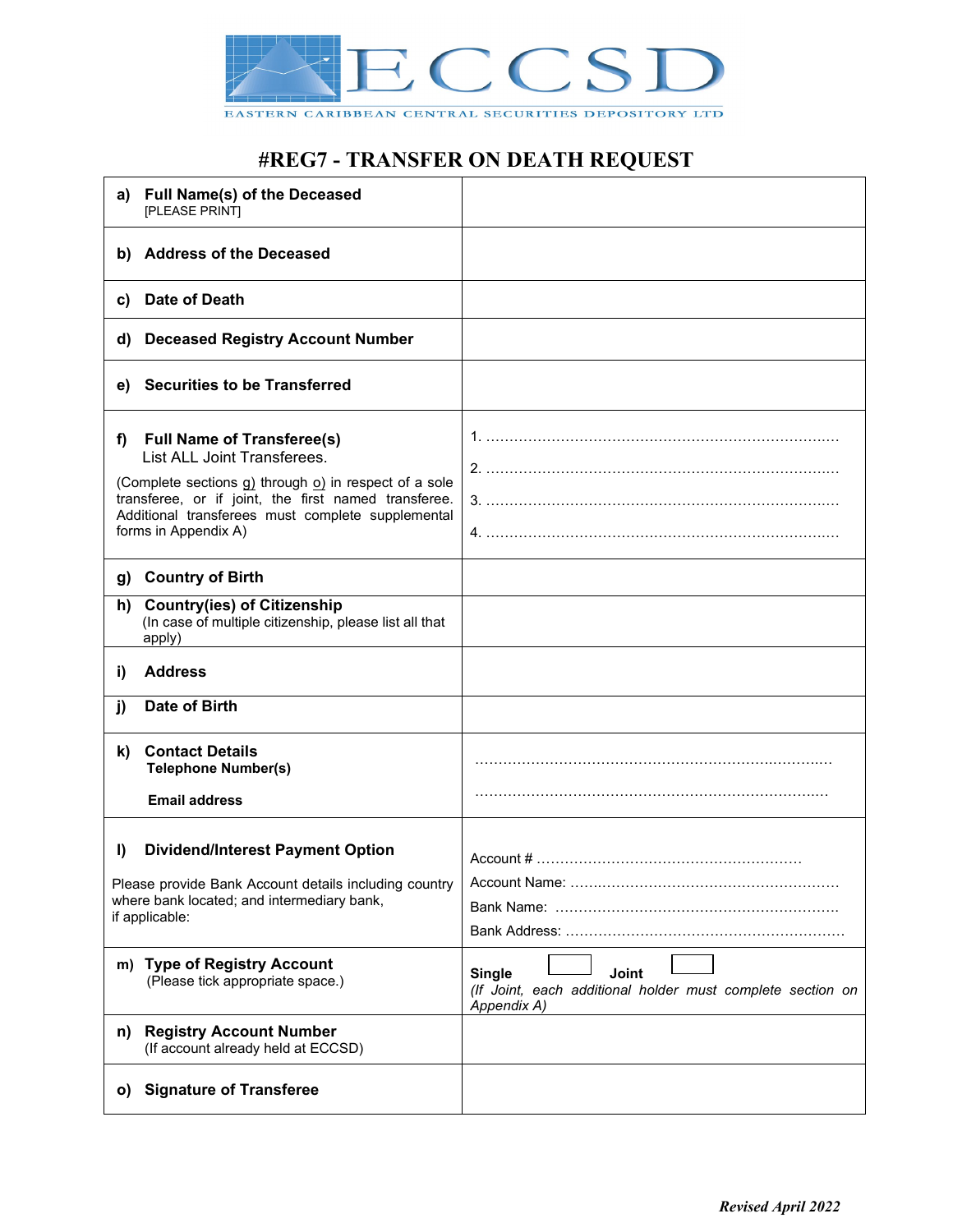| <b>Licensed Principal</b><br>(a)<br>Employee of ECCSD<br>(b)<br>Notary Public<br>(c) |  |  |
|--------------------------------------------------------------------------------------|--|--|
| <b>ECCSD OFFICIAL USE:</b>                                                           |  |  |
|                                                                                      |  |  |
|                                                                                      |  |  |

NB: If the transferee is a minor, a notarized letter designating the minor's custodian must be attached. Additionally, certain instances may require the appointment of a guardian or conservator as a condition of any distribution.

**A certified copy of the probate documents, certified copies of two Government-issued photo IDs of the Beneficiary (eg Passport, Driver's License; Social Security/NIS ID or National ID) and a fee of EC\$20.00 are required.**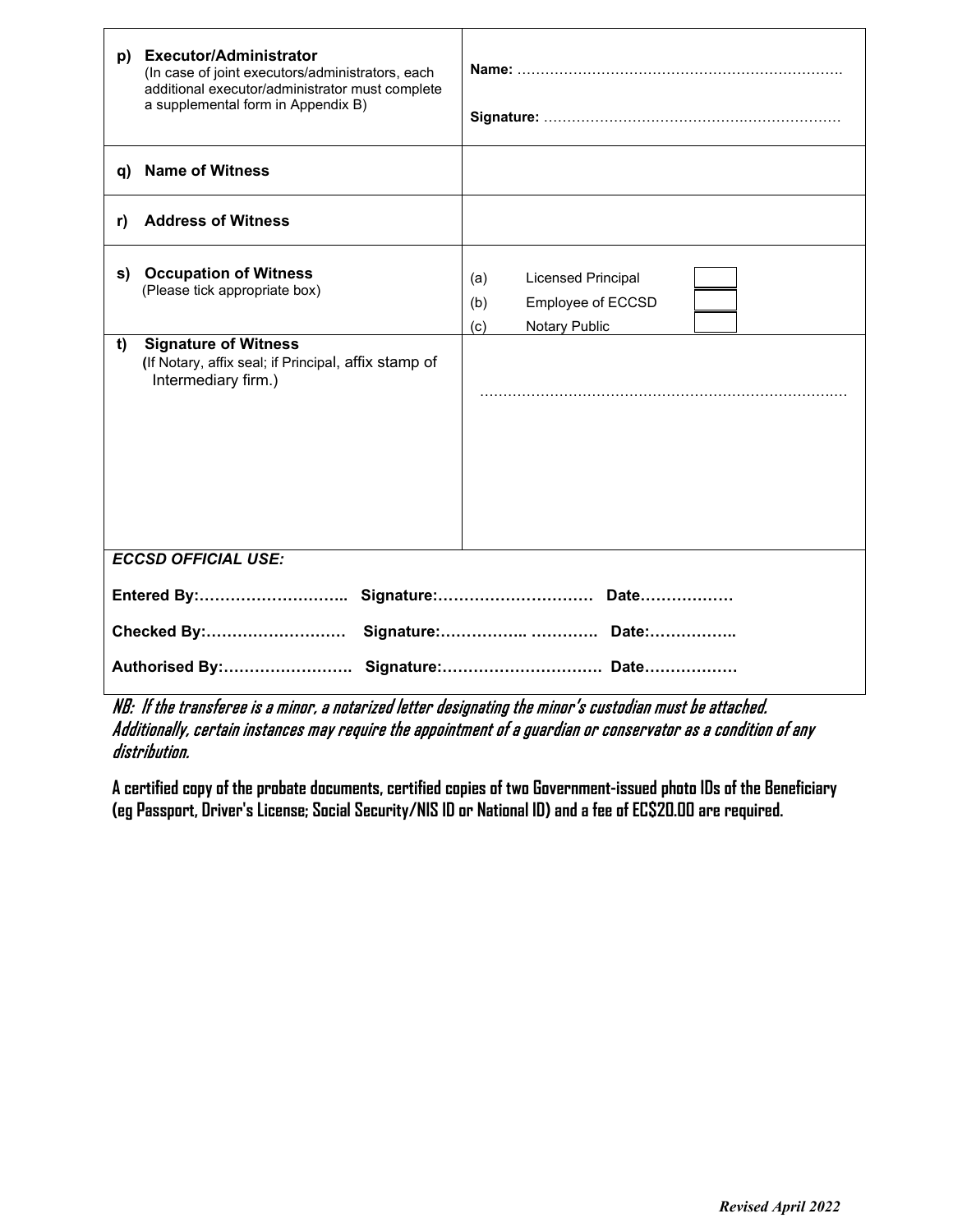

EASTERN CARIBBEAN CENTRAL SECURITIES DEPOSITORY LTD

### **#REG7**

### **APPENDIX A - JOINT TRANSFEREE SUPPLEMENT**

| a) | <b>Full Name of Transferee</b>                                                                             |                                                                                  |
|----|------------------------------------------------------------------------------------------------------------|----------------------------------------------------------------------------------|
|    | b) Country of Birth                                                                                        |                                                                                  |
| C) | <b>Country(ies) of Citizenship</b><br>(In case of multiple citizenship, please list all that<br>apply)     |                                                                                  |
| d) | <b>Address</b>                                                                                             |                                                                                  |
| e) | Date of Birth                                                                                              |                                                                                  |
| f) | <b>Contact Details</b><br>Telephone Number(s)                                                              |                                                                                  |
|    | Email address:                                                                                             |                                                                                  |
| g) | <b>Signature of Transferee</b>                                                                             |                                                                                  |
| h) | <b>Date</b>                                                                                                |                                                                                  |
| i) | <b>Name of Witness</b>                                                                                     |                                                                                  |
| j) | <b>Address of Witness</b>                                                                                  |                                                                                  |
| k) | <b>Occupation of Witness</b><br>(Please tick appropriate space.)                                           | Licensed Principal:<br>(a)<br>Employee of ECCSD:<br>(b)<br>Notary Public:<br>(c) |
| I) | <b>Signature of Witness</b><br>(If Notary, affix seal; if Principal, affix stamp of<br>Intermediary firm.) |                                                                                  |

NB: **A separate Supplement must be completed for EACH additional Transferee and attached to the Transfer on Death Form.**

**Certified copies of two Government-issued photo IDs of Beneficiary (eg Passport, Driver's License; Social Security/NIS ID or National ID) are required.**